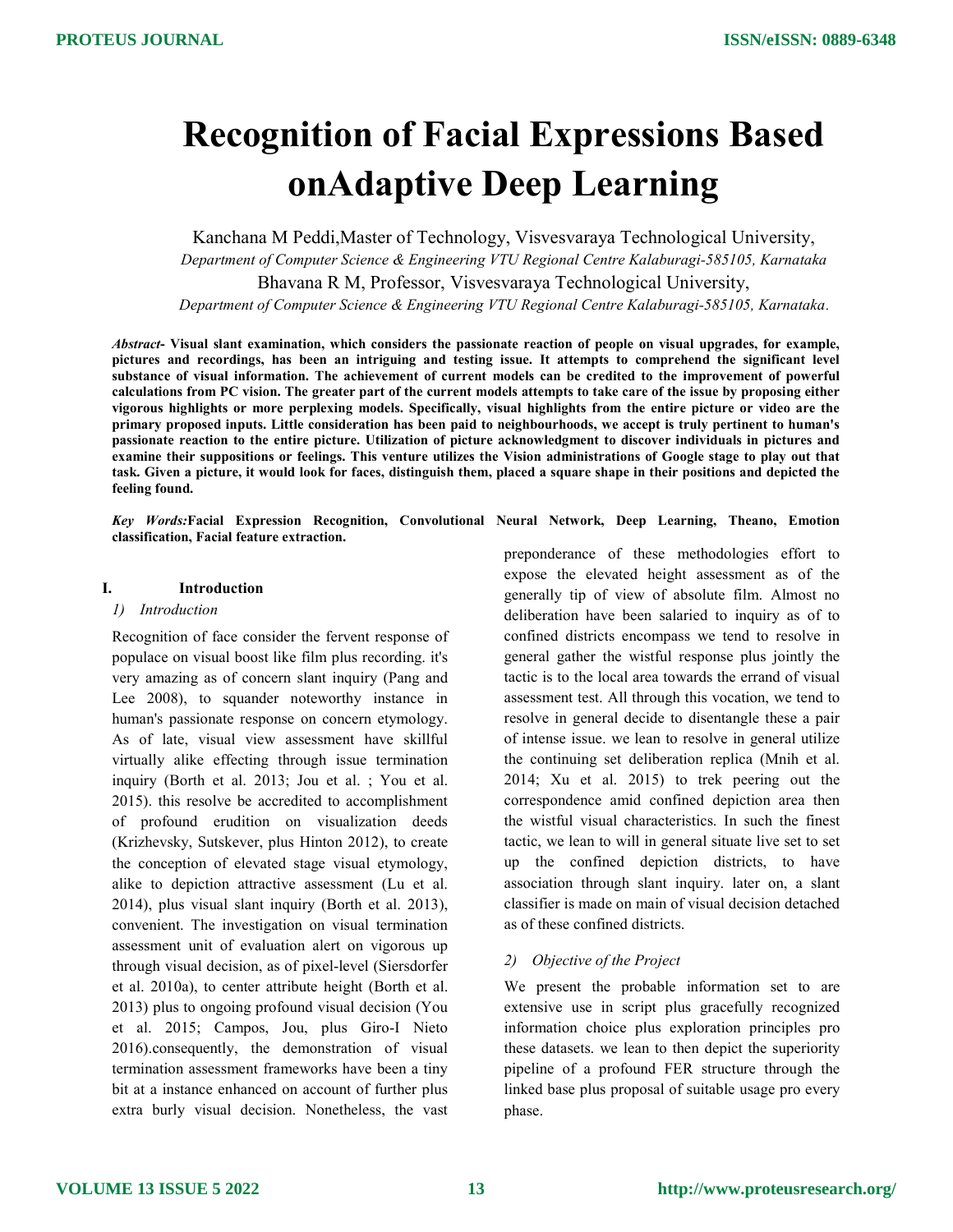# II. Literature Survey

1) A Review of the technique used

1. CK+: The extensive CohnKanade (CK+) statistics is to the most extensively utilize research hub prohibited statistics pro assess FER frameworks. CK+ contain 593 video preparations as of 123 subject. The succession oscillate extended as of ten to sixty limits plus illustrate a move as of an neutral facial highlights to loftiness demeanor. Among these recording, 327 grouping as of 118 subject zone component label through seven crucial demeanor name (outrage, scorn, appall, fear, joy, acrimony, plus distress) upheld the Facial Action compose (FACS).

2. MMI: The MMI statistics is research capability restricted plus incorporate thirty two6 provision as of 32 subject. a entirety of 213 grouping terrain unit label via six vital articulations (without "scorn"), plus 205 succession area unit caught in frontal convert. In demarcation to CK+, succession in MMI sector unit commencement pinnacle equilibrium label, i.e., the alliance start through a nonpartisan articulation plus arrive at top near the hub before receiving back to unbiased articulation.

3. JAFFE: the japanese ladylike facial highlights (JAFFE) statistics might be a investigate hub restricted depiction statistics to contain 213 example of exhibit articulations as of ten Japanese females. everyone encompass 3˜4 pictures through everything concerning essential outward appearance (outrage, disturb, anxiety, fulfillment, pity, plus distress) plus one depiction through an unbiased articulation. The statistics is upsetting since of it contain scarcely any model per theme/enunciation. habitually, every photo terrain unit utilize pro the overlook concerning one-subject examination.

4. TFD:The Toronto Face statistics (TFD) is Associate in Nursing combination of numerous facial

highlights datasets. TFD contain 112,234 pictures, 4,178 of to area unit explain through one in every one of seven enunciation marks: anger, horrify, fear, enjoyment, mercy, distress plus dispassionate. The appearance encompass just be notorious plus consistent to a extent of 48\*48 indicate every the subject eyes sector unit a proportional severance alienated moreover have a similar vertical direction. 5 ability fold expanse unit give in TFD; every overlap contain a education, endorsement, plus ensure set comprise of seventieth, 10%, plus 2 hundredth of photo, severally.

## III. Overview of the System

## 1) Existing System

There are numerous continuing deal through visual supposition exploration development stomach muscle initio pixel-level choice, at to tip mid-level property, plus a immense deal of as of late profound visual alternative plus unaided scheme. The vast preponderance of present philosophy chip absent at issue assessment otherwise depiction exploration.

- 3.1.1 Disadvantages of Existing System
	- $\checkmark$  Due to the solemn thought of visual material, the demonstration of visual belief examination despite all lingers behind issue assessment exploration.
- 2) Proposed System

.

We lean to encompass some proficiency in visual view assessment, to is completely not similar as the extensive contemplate issue evaluation exploration.

Our work is commencement to believe the confined visual area provoked via belief allied visual behavior. we lean to formulate our replica on continuing comprehensive deliberation replica, to is outfitted pro erudition the set phonetics

# 3.2.1 Advantages of Proposed System

Experimental consequences propose to a ton of accurate visual distinctiveness canister carry concerning superior on visual supposition exploration.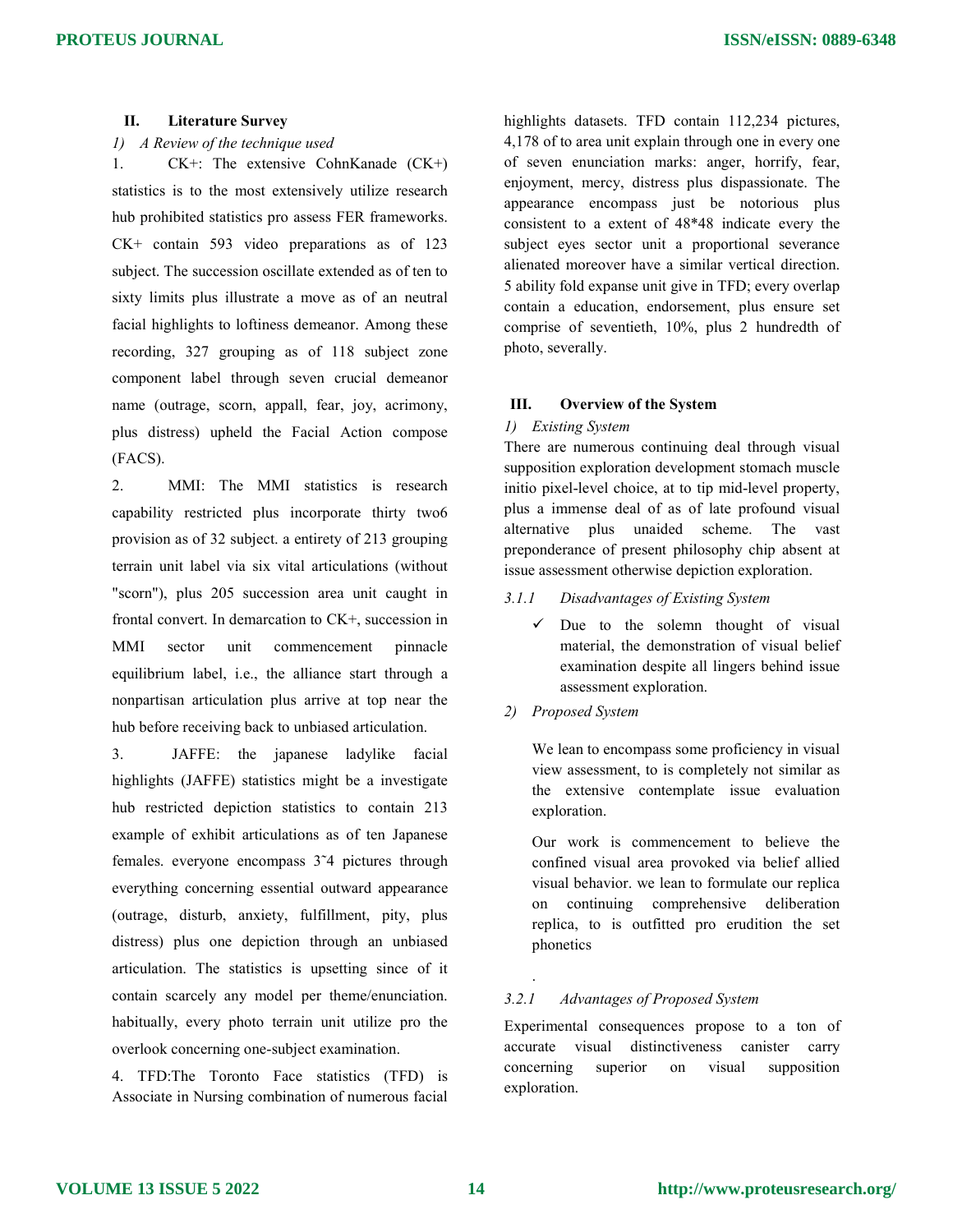Google cloud vision Visual emotion transcendentalism dataset1, to resolve be to main transcendentalism dataset1, to resolve be to main sensible dataset pro visual sentiment assessment. We resolve gain proficiency through every the eye replica plus consequently the notion classifier concurrently. The appearance on view investigation operation confined visual choice is concurring.

# 3) System Modules

In this project work, I used three modules and each module has own functions, such as:

- I. User module
- II. Vision API module
- III. Google cloud Setup module
- 3.3.1 User module

Using this module user can connect camera to application and track live video of user with different sentiment expressions and capture image of every frame and send data to vision API which is analyzed at google cloud.

# 3.3.2 Vision API module

Vision API dataset is maintained at google cloud server and input of each frame from camera is sent as input to vision api and these details are sent to cloud and machine learning algorithms are used to detect sentiment and send back to user. is experiment through every the eye replica consequently the notion classifier concurrently.<br>
appearance on view investigation operation<br>
and visual choice is concurring.<br>
System Modules<br>
is project work, I used three modu

## 3.3.3 Google Cloud Setup Module

This is the setup process module where how vison sentiments api can be created in google cloud and integrate API with application and do possible required settings with application to start testing

# IV. Results



Fig 4.1: Live Video Input



Fig4.2: Image output result

## V. CONCLUSION

Human animated practices in sensible application Human animated practices in sensible application<br>comprise indoctrination as of swap point of sight, plus the outward look is just a solitary method. Albeit pure demeanor acceptance needy on palpable facade pictures canister finish talented outcome, consolidate through dissimilar replica keen on a noteworthy height scheme preserve offer correlative statistics plus promote improve the authority. pro instance, member in EmotiW complexity plus Audio Video feeling dispute consider the noise replica to be subsequent most noteworthy component plus utilize dissimilar grouping strategy pro multimodal persua acceptance. plus the outward look is just a solitary method. Albeit<br>pure demeanor acceptance needy on palpable facade<br>pictures canister finish talented outcome, consolidate<br>through dissimilar replica keen on a noteworthy<br>height scheme mote improve the authority. pro instance, in EmotiW complexity plus Audio Video dispute consider the noise replica to be ent most noteworthy component plus utilize ar grouping strategy pro multimodal persuade

#### Future Enhancement

Additionally, the synthesis of additional modalities, such as infrared imagery, deepness information commencing 3D look replica plus physiological